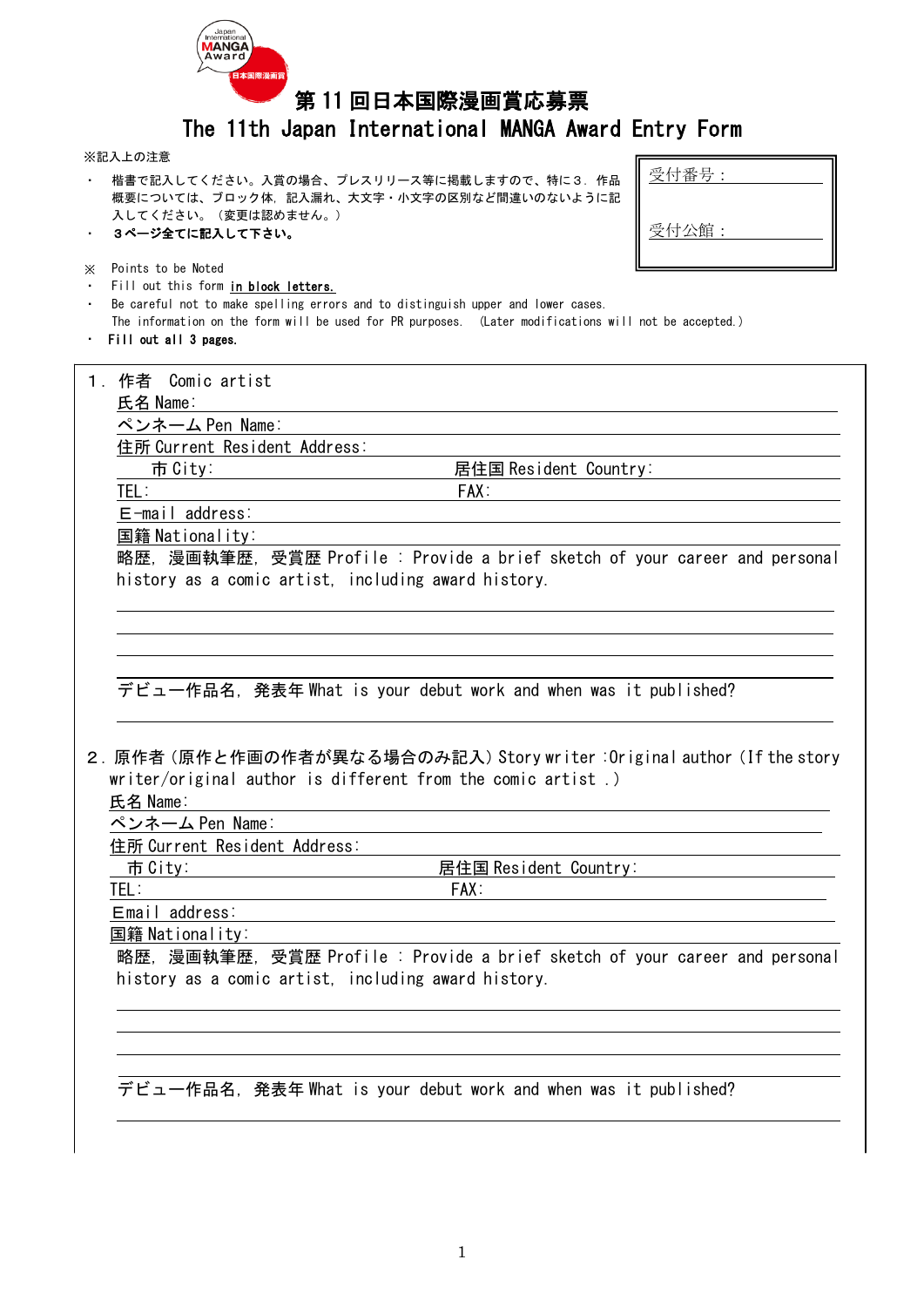

第 11 回日本国際漫画賞応募票

# The 11th Japan International MANGA Award Entry Form

| <u>IIIG TILII VAPAII IIILGIIIALIVIIAI MANUA AWATU LIILIY FUTIII</u>                                            |
|----------------------------------------------------------------------------------------------------------------|
| 3.代表者(もし最優秀賞・優秀賞を受賞した場合、作品を代表し訪日する人物)                                                                          |
| Representative (who will participate in the Invitation program (tentative between Jan-Mar                      |
| 2018) only given to the Gold/Silver Award)                                                                     |
| 名前 Name:                                                                                                       |
| <u> 1989 - Andrea Barbara, Amerikaansk politiker (d. 1989)</u><br>通訳希望言語 Preferred Language of interpreter:    |
| 最寄空港 Preferred airport:                                                                                        |
|                                                                                                                |
|                                                                                                                |
| 4. 作品概要 Description of the submitted work                                                                      |
| 題名 Title:                                                                                                      |
| 英語の題名 English Title:                                                                                           |
|                                                                                                                |
| Publication or Production Year:<br><u> 1980 - Andrea Station Barbara, amerikan personal (h. 1980).</u>         |
| Published Country:                                                                                             |
| 発表紙・誌名 Name of the magazine/publication title, if published:                                                   |
|                                                                                                                |
|                                                                                                                |
| 応募作品のページ数/マンガに使用した文字数または単語数                                                                                    |
| Please indicate the number of pages and the number of words used in the work. The cover                        |
| and table of contents are excluded from the number of pages. The number of the words are                       |
| required in order to translate your work.                                                                      |
|                                                                                                                |
| • Word Count : <u>_________________</u>                                                                        |
|                                                                                                                |
| あらすじ(英単語80ワード程度で記入)                                                                                            |
| Synopsis (Less than 80 words.)                                                                                 |
|                                                                                                                |
|                                                                                                                |
|                                                                                                                |
|                                                                                                                |
|                                                                                                                |
|                                                                                                                |
|                                                                                                                |
|                                                                                                                |
| 5. 出版社概要(出版されている場合のみ)Publishing Company Profile ( If published)                                                |
|                                                                                                                |
| 出版社名 Publishing Company : www.company.com/www.com/www.com/www.com/www.com/www.com                              |
| 住所 Address :                                                                                                   |
| 市 City: The City: The City: The Country: The City: The City: The City: The City: The City: The City: The City: |
| TEL: FAX: FAX:                                                                                                 |
| HP-Address :                                                                                                   |
|                                                                                                                |
|                                                                                                                |
|                                                                                                                |
|                                                                                                                |
| 6. あなたは、日本国際漫画賞をどこで知りましたか?                                                                                     |
| How did you come to know the 11th Japan International MANGA award?                                             |
| □漫画賞ホームページ (MANGA Award's Web Site)                                                                            |
| 口出版社の紹介 (Recommendation from a publishing company)                                                             |
| □Facebook (Japan Embassy's) □その他 (Others) (<br>$\mathcal{C}$                                                   |
|                                                                                                                |